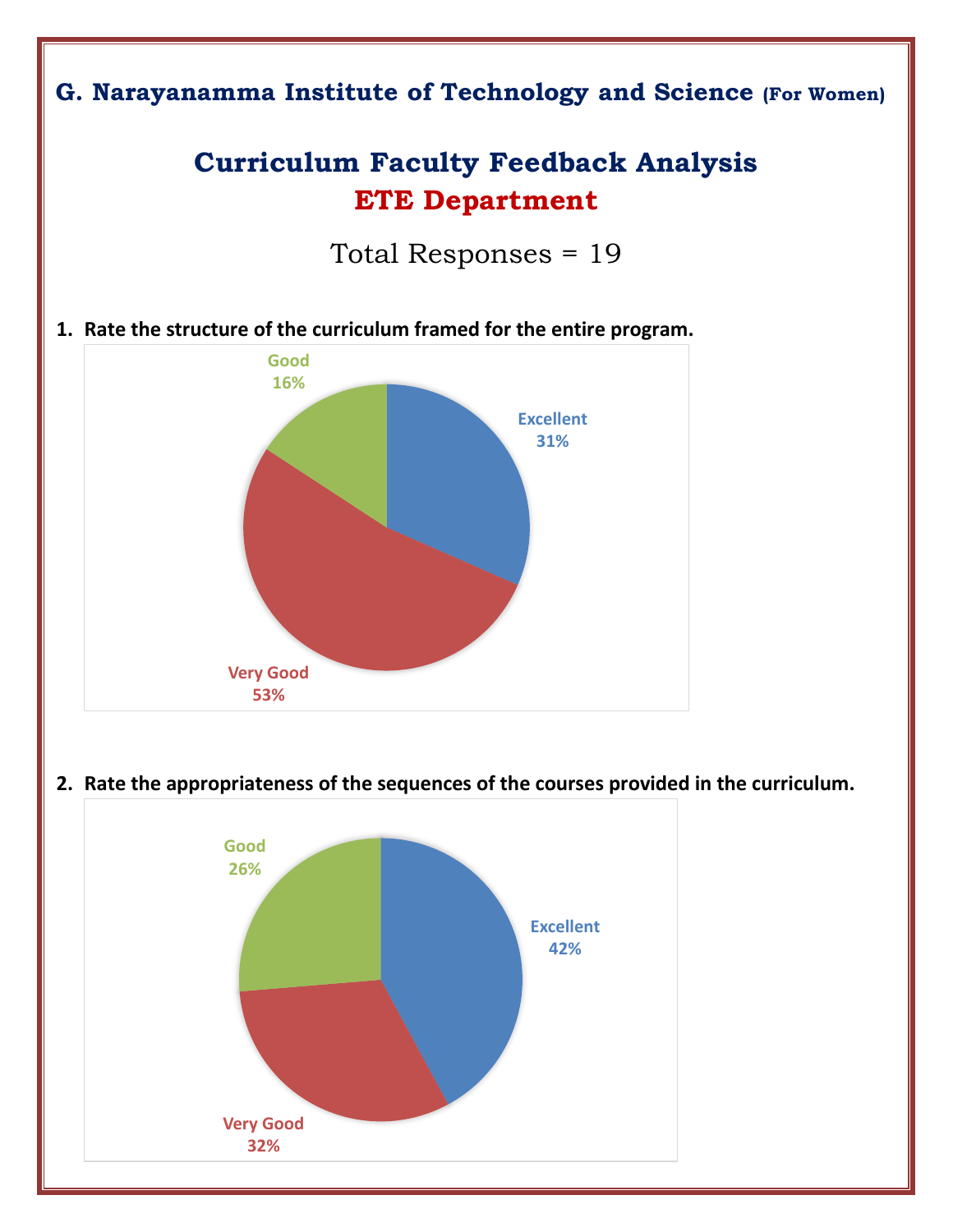**3. Rate the depth of the syllabus for the Program in relation to the competencies expected by industry/Current global scenarios.** 



**4. Rate the sequence of the units/modules in the course. (Taught by you)**

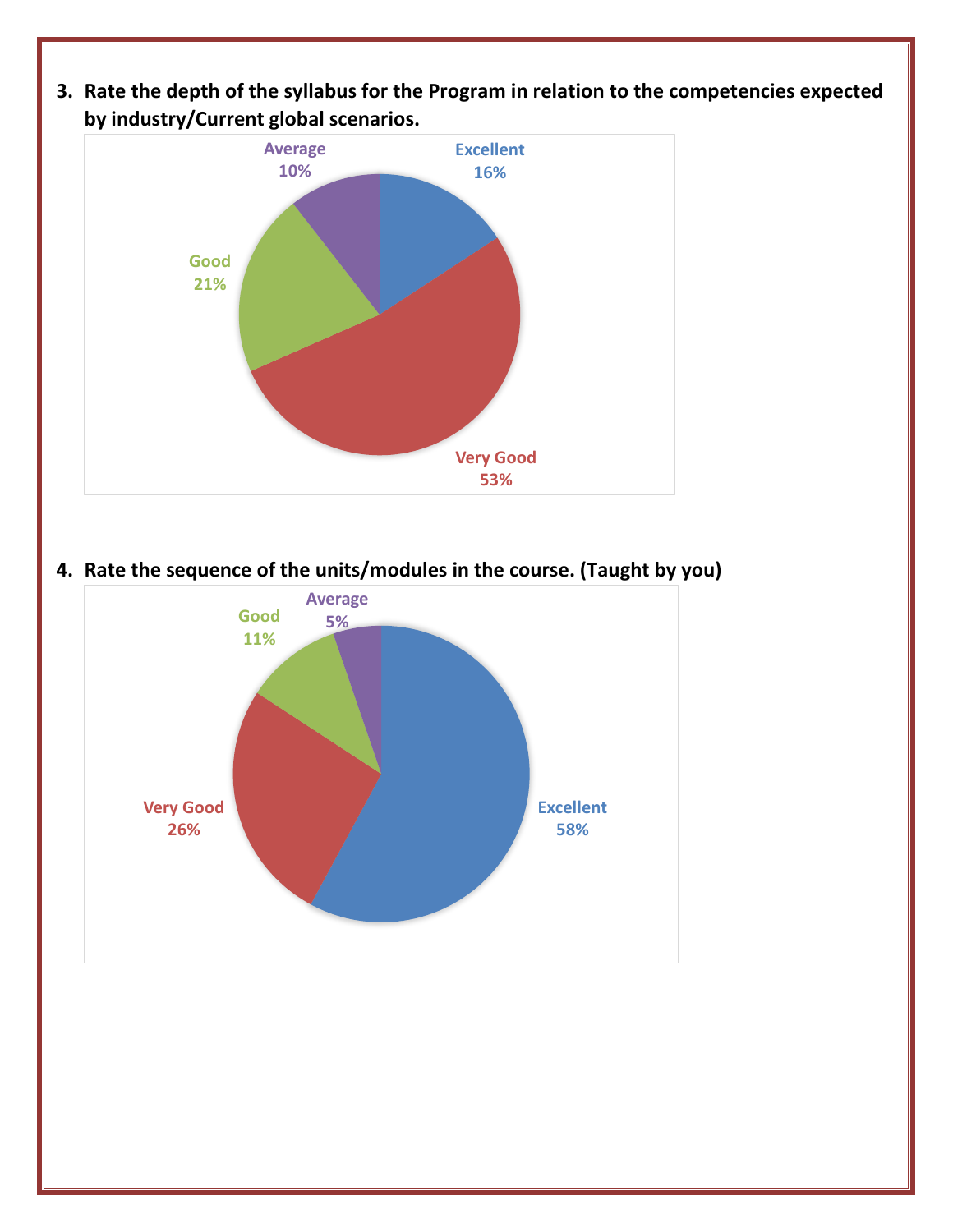

**6. Rate the adequateness of text books and reference books mentioned in the syllabus.**

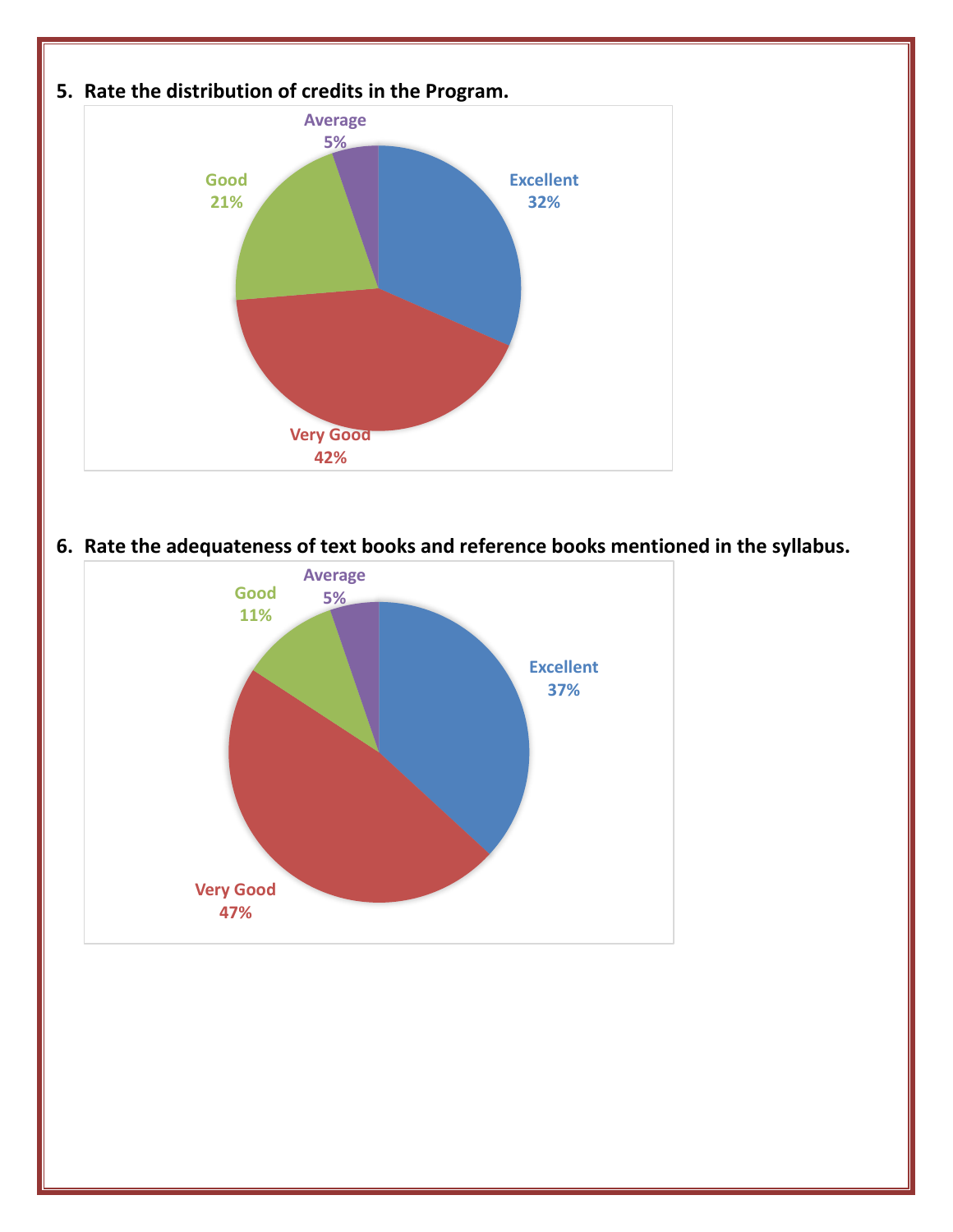

**8. Rate the syllabus content for the courses in terms of burden on students.**

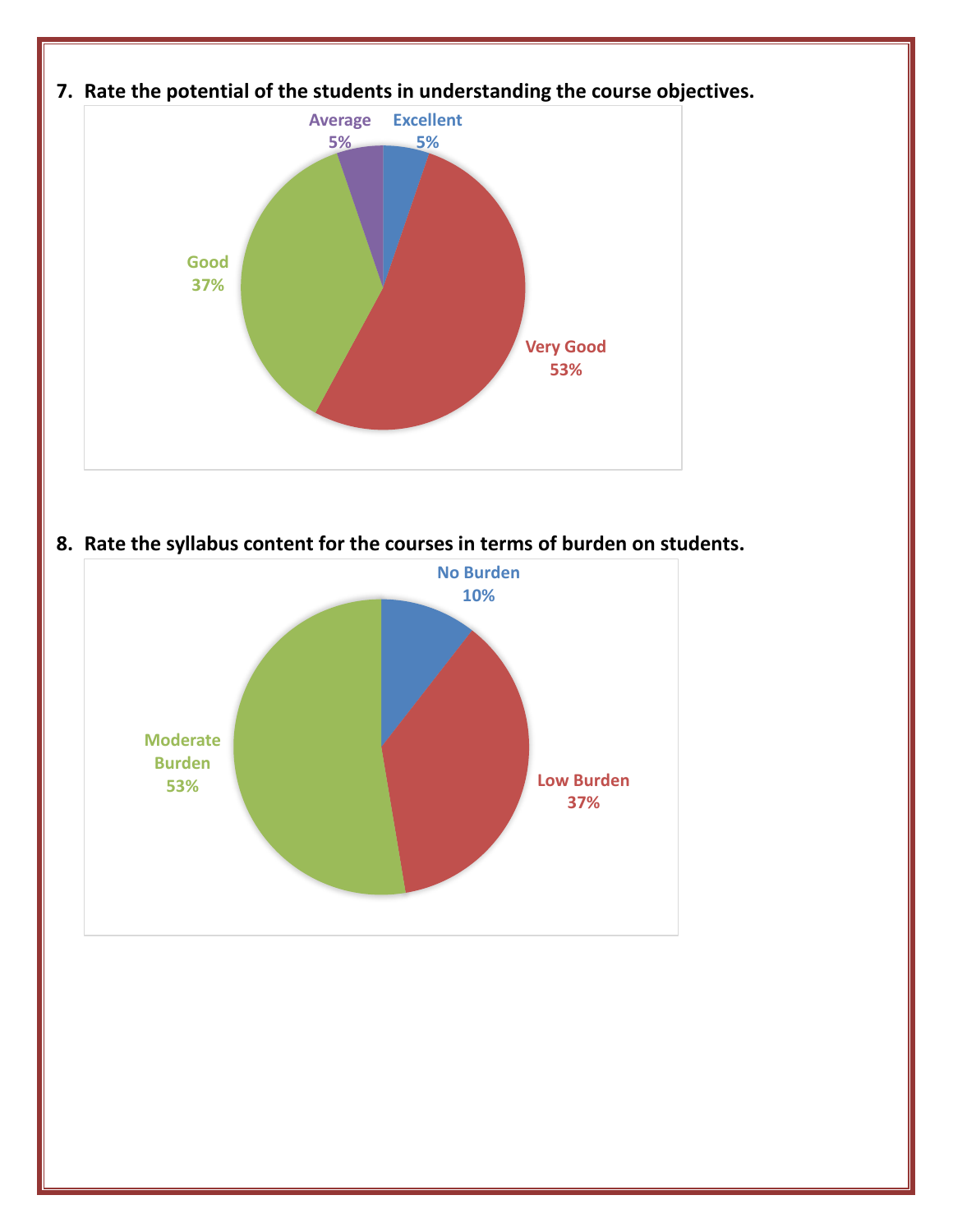